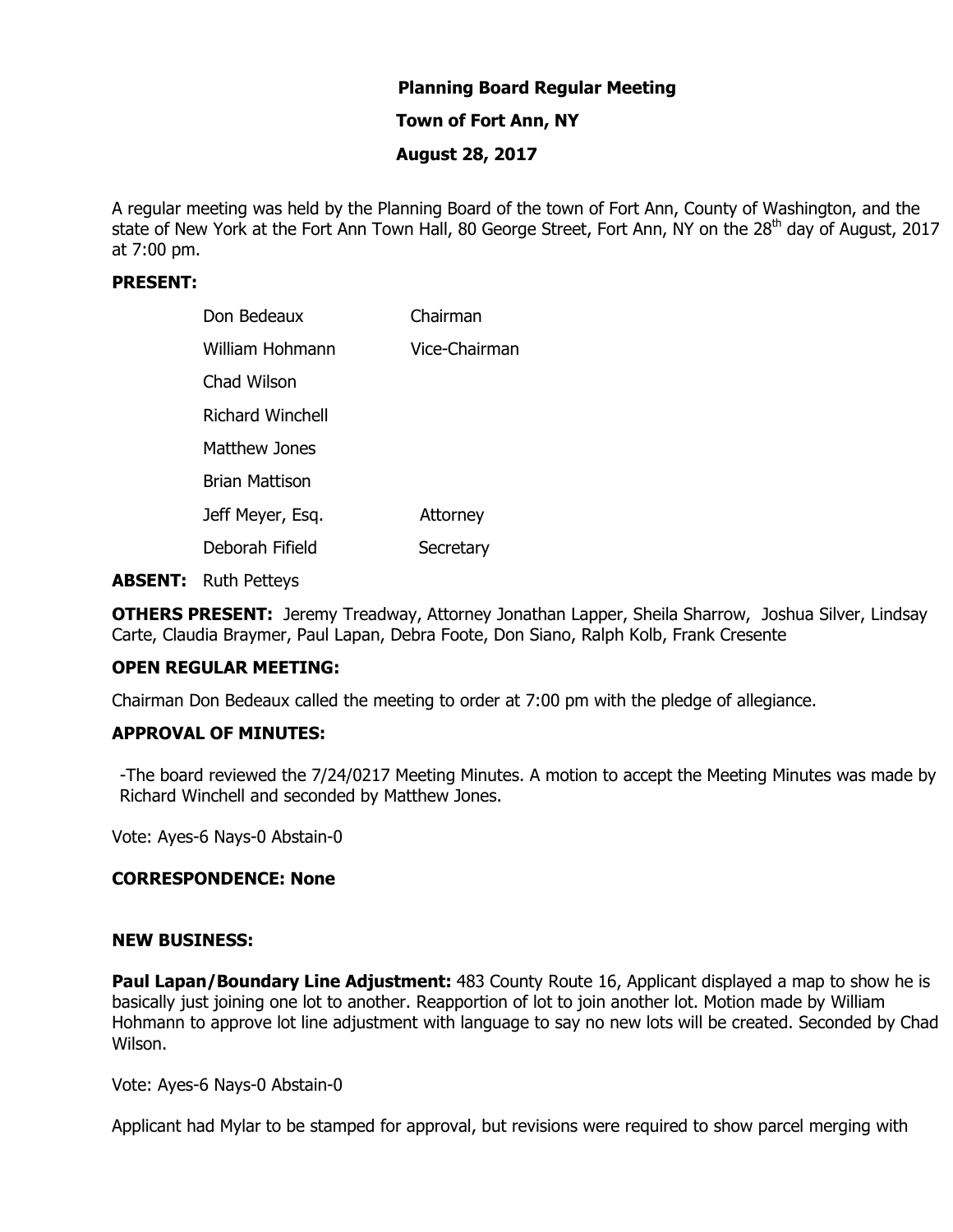adjoining property. Need to have Mylar revised by attorney with proper language, then dropped off for stamp of approval.

**Joshua Silver for T-Mobile/Site Plan/Public Hearing:** Co-Locate antennas at 89 Clay Hill Road cell tower. Applicant is only doing antennas, no other changes to tower. Question from public: Does it change electric vibes that come off the tower? Anytime antennas are added, they are required to operate within FCC mandated guidelines. The tower is 190 feet, the antennas will be located at 146 feet. 146 feet is well above the electro-magnetic field. Motion to close Public Hearing made by William Hohmann, seconded by Chad Wilson.

Vote: Ayes-6 Nays-0 Abstain-0

Attorney Jeff Meyer read the Short SEQRA Form to applicant. Motion made by William Hohmann to declare negative declaration. Seconded by Richard Winchell.

Vote: Ayes-6 Nays-0 Abstain-0

Motion made by William Hohmann to accept the application. Seconded by Brian Mattison.

Vote: Ayes-6 Nays-0 Abstain-0

**Michael Morrissey/Site Plan/Public Hearing:** Property is located at 10028 State Route 149. Applicant wishes to create spaces to store boats and recreational vehicles and construct two storage unit buildings. Applicant was not present. Application tabled.

## **OLD BUSINESS:**

**Andrew for Monolith Solar/Site Plan:** Install solar panels at Boats By George, 10018 State Route 149, #109.-1-32.7. Project is in Adirondack Park. Panels will be placed on 3 buildings to power the facility. Applicant was not present. Application tabled.

**Attorney Jonathan Lapper and Jeremy Treadway:** ADK MX Motorcross Track. Applicant wishes to make changes at track and amend the conditions placed on the original approval. Since applicant was at last month's meeting, he has made a formal submission and submitted an updated site plan. Richard Winchell stated that local law of 1990, mobile home park, does not fit into this law. Attorney Lapper said they spoke to DOH. They do not want a campground, just overnight parking for the riders. Attorney Jeff Myer stated that the Town works under the local law of 1990, even though DOH may have different regulations. If seeking a waiver for camping, only the Town Board can grant the waiver, not the Planning Board. Chairman Bedeaux requested to start with #1- length of track. Do you want it wider? Everyday the track gets regraded based on conditions. It will not be wider or longer. If granted looking for flexibility as the track may naturally widen and narrow over the course of a day or season, but will not vary greatly. Just a minor variance is being requested, also provides flexibility to make modifications to potentially redirect bike noise. Board not willing to have open ended condition, need to propose limits the Board and Town can rely on. 15' was original width and 4300' was original length. Just a small variance may change. #2- sound. Applicant wishes to use the ANSI sound test as AMA is using this in all 50 states. Cannot get sanctioned through AMA without it. Applicant has done both tests, the ANSI and the 2 meter, but not every time. Can show the results, but did not have them at meeting. AMA claims ANSI is better. California has used the test for a long time. Engineer from AMA also agrees it is a more consistent test. #3- year round operation 7 days a week from 9:00 am till dusk. Chairman Bedeaux has a problem with this. William Hohmann feels he should be open if he has a special event planned. Richard Winchell suggested if he wants permission to open on a day he is closed, he should come before Board for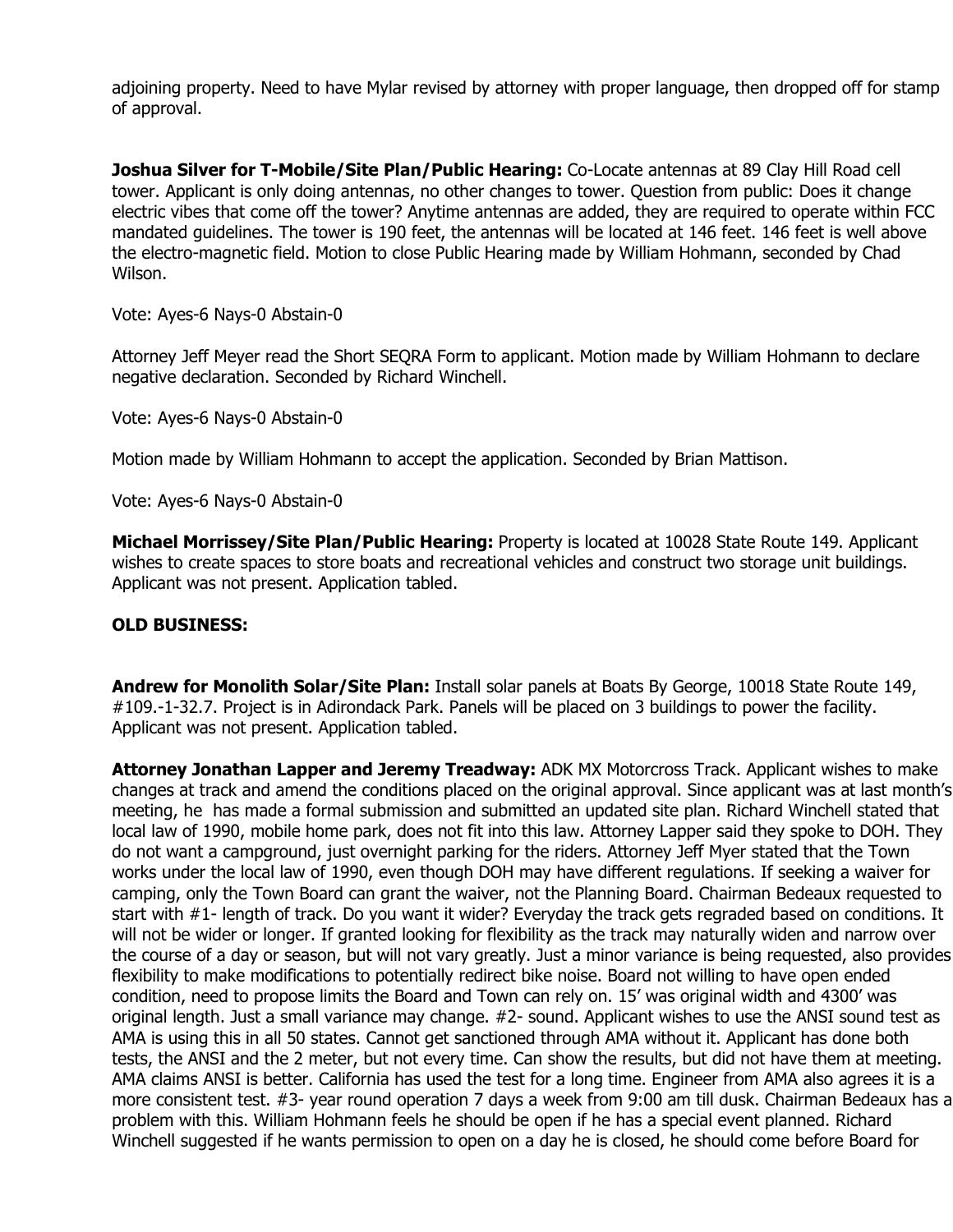permission. Mr. Treadway referenced this past 4<sup>th</sup> of July when it rained Saturday and Sunday. He could not race Monday or Tuesday as he is closed. Memorial Day, Labor Day are big days for the track, if he can use those days he really needs to. William Hohmann feels he should be allowed to be open his 5 days, and maybe swap days when he has an event planned. Mr. Treadway is willing to be flexible. It was suggested he submit a schedule at the January meeting with a list of events for the upcoming year with rain dates. He is not looking to be open year round. Would like to be able to be open into October, maybe November weather permitting. Would like to open April 1<sup>st</sup>. If allowed to stay open longer, could get back the days he lost to rain. Presently schedule is third week of April until mid- October. As for hours, Chairman Bedeaux feels dusk is too much. Mr. Treadway asked if possible till 7, or dusk, whichever is earlier. Also, potential for extra summer hours on special event days. #4- Number of bikes. Wants to increase to 40 bikes to be sanctioned by AMA, which is in their rule book. The largest gate he has seen this year was at Unidilla with 34 riders. The 40 bikes would be for an event only, and can add extensions to the gate. Had 4 events this year, would like 6 next year. Applicant is asking for 40 bikes, what about track size, as it can't be changed. It would be tight, but it is also safe. Off the gate, the bikes funnel down. Can regulate bikes. How will 40 bikes affect engineering sound study? Sound test needs to be done with that amount of bikes. Also, with that many bikes, there will be traffic coming in and out, so DOT should be notified and a study done. The applicant said traffic comes in and out at all different times, and he has not had any issues. Brian Mattison asked if anyone remembered the traffic study for the Moose Hillock campground. Information can be looked at. #5- Adding ATV'S and UTV'S to have races with them. They follow the same regulation as dirt bikes and have the same engine, so noise is the same. There is a district 3 that allows them to race, but applicant can't hold these races as they are not allowed. He was asked how many are allowed on the track, he would have to look that up. They take up a double gate. Going back to camping, they would only stay one night, and they are self- contained. No tents. Working closely with DOH; they will have a truck there to pump-out wastes until a dumping station is put in. DOH will also require installation of potable water. Does not need APA approval, outside of the Adirondack Park. Requests were gone over with Attorney Lapper. Operation of April  $1<sup>st</sup>$  until October 31 $<sup>st</sup>$ . Max number of</sup> 40 bikes is for events only. Flexibility on track width. Sound study for 40 bikes and ATV'S and UTV'S. Extended hours request is for events only. Chairman Bedeaux does not like until dusk. Needs dusk if can't get races done in time frame. Chairman Bedeaux also does not want 7 days. Applicant would like 5 day flex. It was decided more information is needed for September meeting.

## **Public Comment:**

Attorney Claudia Braymer: Representing some concerned neighbors opposed to the motorcross track's revised application. Applicant is not asking for a simple modification, he is asking for a whole new site plan and is asking to operate all year long, 7 days a week, 365 days a year. We are asking that the applicant submit a full application, a new site plan. Should not have to just look at letters from Attorney Lapper to see what is happening. Should fill out all documents with new proposed operating conditions as well as changes such as fuel sales, washing stations, dumping stations. Would be useful to see all changes put on a site plan map so public can review prior to public hearing. There will be greater impact on noise, traffic and environment concerns. Project is already violating conditions from last year. Noise is already causing excessive noise over approval. The Town should issue a stop work order and demand applicant comply with original conditions. Would like applicant to prepare a traffic study with DOT. Finally, would like board member Chad Wilson to recuse himself from any discussion or voting as he has strong bias toward motorcross track.

Debra Foote: Would like to reiterate what she said previously about Chad Wilson cheering at a meeting in favor of applicant. Also when the lawyer brought up the SEQRA form, he used the short form which was untruthful. It needs to be done over and answered truthfully.

Lindsay Carte: Face book page says he will be selling racing fuel there. How much will be stored there? Chairman Bedeaux replied he knows nothing about face book page, but at last meeting applicant was told no fuel will be sold there.